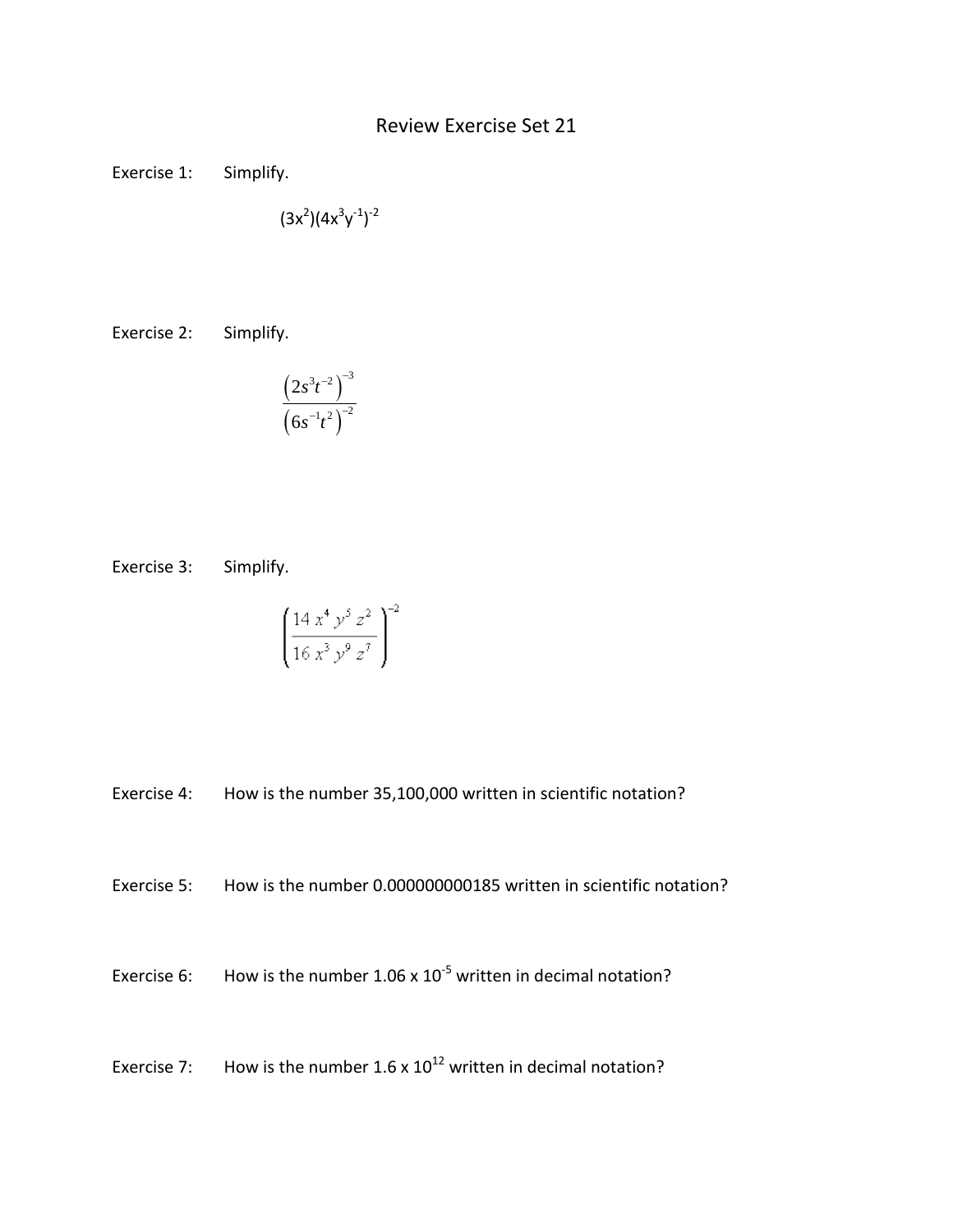## Review Exercise Set 21 Answer Key

Exercise 1: Simplify.

 $(3x^2)(4x^3y^{-1})^{-2}$ 

Distribute the -2 exponent to each term in the parenthesis

$$
= (3x2)(4)-2(x3)-2(y-1)-2= (3x2)(4-2)(x3*-2)(y-1*-2)= (3x2)(4-2)(x-6)(y2)
$$

Eliminate negative exponents by moving them to the denominator

$$
=\frac{3x^2y^2}{4^2x^6}
$$

Simplify

$$
= \frac{3x^2y^2}{16x^6}
$$

$$
= \frac{3y^2}{16x^{6-2}}
$$

$$
= \frac{3y^2}{16x^4}
$$

Exercise 2: Simplify.

$$
\frac{\left(2s^3t^{-2}\right)^{-3}}{\left(6s^{-1}t^2\right)^{-2}}
$$

Eliminate the negative exponents on the outside of the parenthesis by flipping the fraction.

$$
=\frac{\left(6s^{-1}t^{2}\right)^{2}}{\left(2s^{3}t^{-2}\right)^{3}}
$$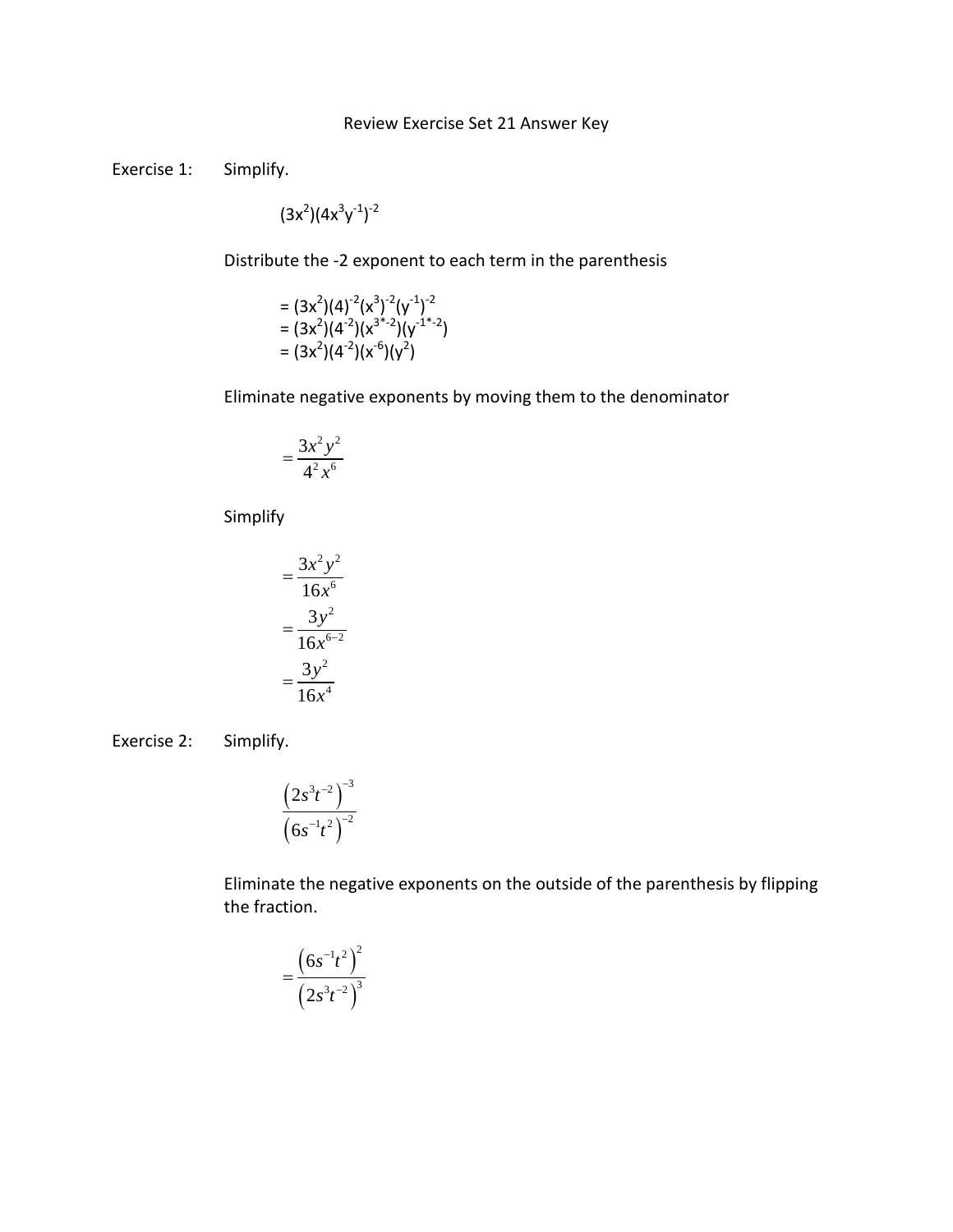Exercise 2 (Continued):

Distribute the exponents to each term inside the parenthesis

$$
= \frac{(6)^2 (s^{-1})^2 (t^2)^2}{(2)^3 (s^3)^3 (t^{-2})^3}
$$

$$
= \frac{36 (s^{-1 \times 2}) (t^{2 \times 2})}{8 (s^{3 \times 3}) (t^{-2 \times 3})}
$$

$$
= \frac{36 s^{-2} t^4}{8 s^9 t^{-6}}
$$

Factor and reduce the coefficients

$$
= \frac{4 \times 9s^{-2}t^4}{4 \times 2s^9t^{-6}}
$$

$$
= \frac{A \times 9s^{-2}t^4}{A \times 2s^9t^{-6}}
$$

$$
= \frac{9s^{-2}t^4}{2s^9t^{-6}}
$$

Reduce the variable terms by subtracting the smaller exponents from the larger ones

$$
= \frac{9t^{4-(-6)}}{2s^{9-(-2)}} \\
 = \frac{9t^{4+6}}{2s^{9+2}} \\
 = \frac{9t^{10}}{2s^{11}}
$$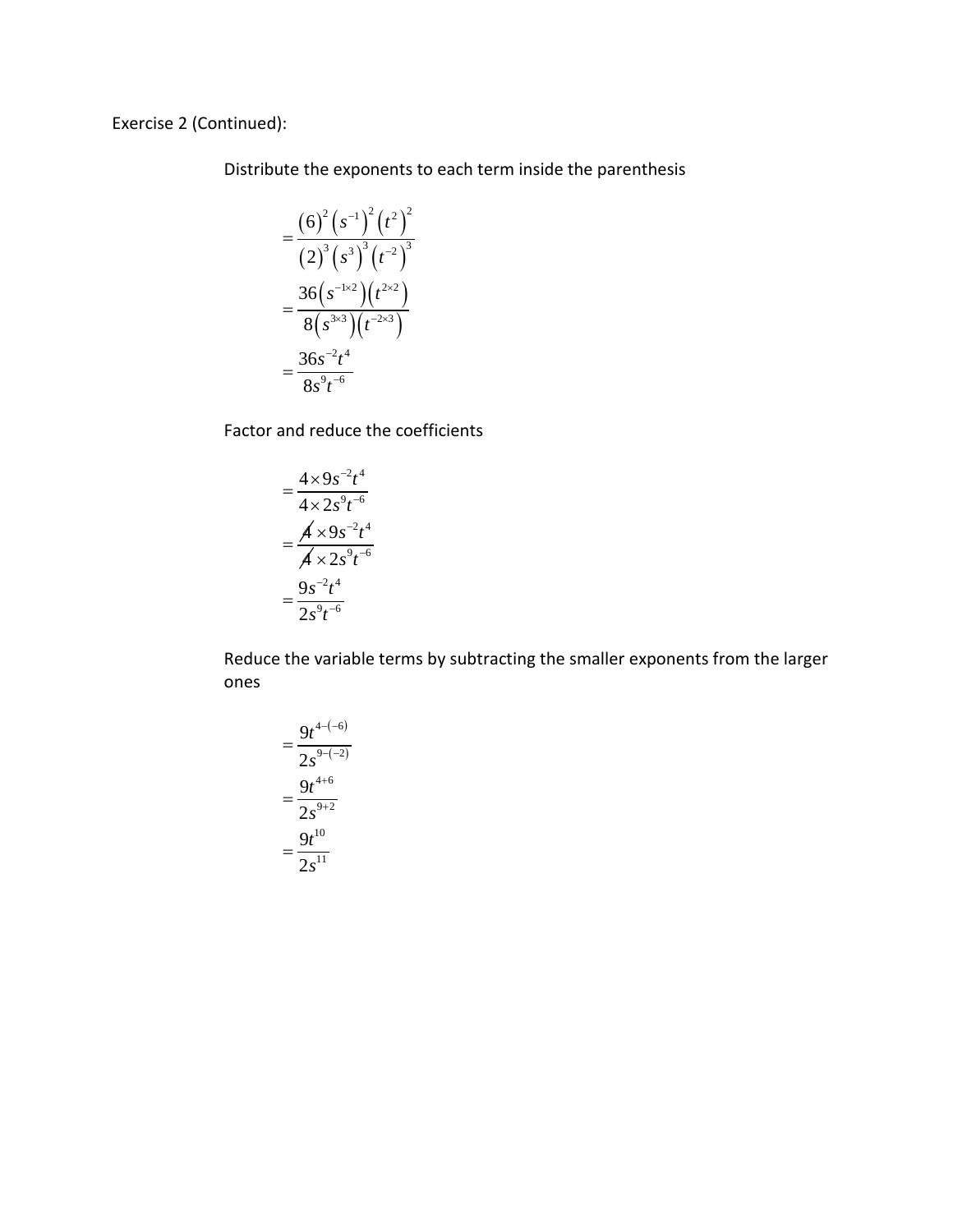Exercise 3: Simplify.

$$
\left(\frac{14x^4y^5z^2}{16x^3y^9z^7}\right)^{-2}
$$

Elliminate the negative exponent outside of the parenthesis by flipping the fraction.

$$
= \left(\frac{16x^3y^9z^7}{14x^4y^5z^2}\right)^2
$$

Factor and reduce the coefficients

$$
= \left(\frac{2 \times 8x^3 y^9 z^7}{2 \times 7x^4 y^5 z^2}\right)^2
$$

$$
= \left(\frac{\cancel{2} \times 8x^3 y^9 z^7}{\cancel{2} \times 7x^4 y^5 z^2}\right)^2
$$

$$
= \left(\frac{8x^3 y^9 z^7}{7x^4 y^5 z^2}\right)^2
$$

Reduce the variable terms by subtracting the smaller exponents from the larger ones

$$
= \left(\frac{8y^{9-5}z^{7-2}}{7x^{4-3}}\right)^2
$$

$$
= \left(\frac{8y^4z^5}{7x}\right)^2
$$

Distribute the exponent to each term in both the numerator and denominator

$$
= \frac{\left(8y^4z^5\right)^2}{\left(7x\right)^2} \\
= \frac{\left(8\right)^2\left(y^4\right)^2\left(z^5\right)^2}{\left(7\right)^2\left(x\right)^2} \\
= \frac{64y^8z^{10}}{49x^2}
$$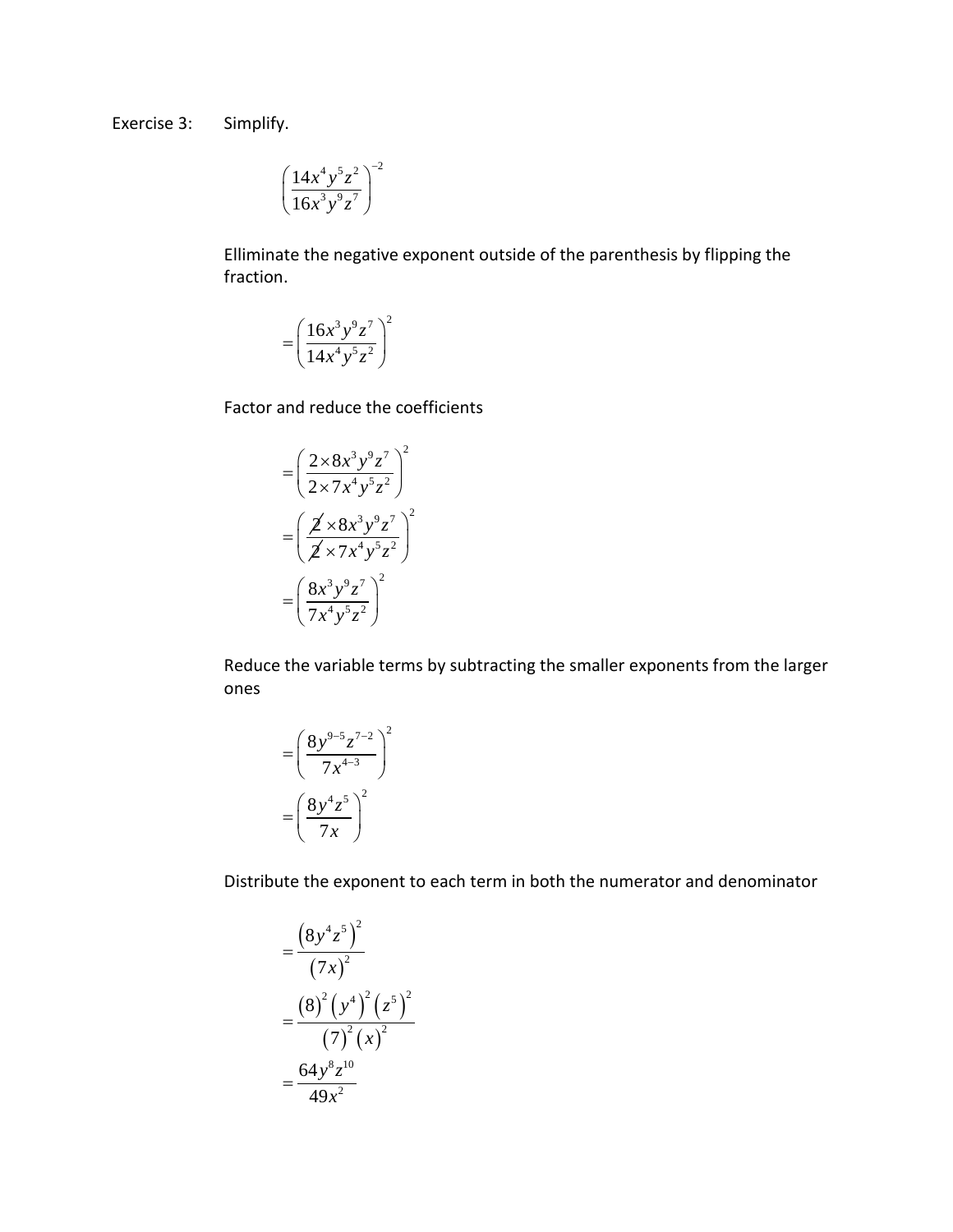Exercise 4: How is the number 35,100,000 written in scientific notation?

In order to write the number in scientific notation you want only one non-zero digit to the left of the decimal point. In this problem, we must move the decimal point to the left 7 places in order to get it behind the 3.



We would now drop all of the trailing zeros after the decimal point to be left with 3.51, which would then be multiplied by 10 raised to the 7th power. We use 7 as the exponent since that is the number of decimal places we moved.

$$
35,100,000 = 3.51 \times 10^7
$$

Since we had to move the decimal point to the left the exponent will be positive.

Exercise 5: How is the number 0.000000000185 written in scientific notation?

In this problem, we must move the decimal point to the right 10 places in order to get it behind the first non-zero digit of 1.

0.000000000185 www.www. 10 decimal places

This time since we had to move the decimal point to the right the exponent will be negative.

**0.000000000185 = 1.85 x 10-10**

Exercise 6: How is the number 1.06 x  $10^{-5}$  written in decimal notation?

In this exercise we are doing the reverse of the process we did in exercises 4 and 5. In exercise 5, we obtained a negative exponent when we moved the decimal point to the right. Since we are now reversing the process we will move the decimal point back to the left when our exponent is negative. So in this problem we need to move the decimal point back to the left 5 places to get the number back in decimal notation.

0.00001.06 . . . . . .

**1.06 x 10-5 = 0.0000106**